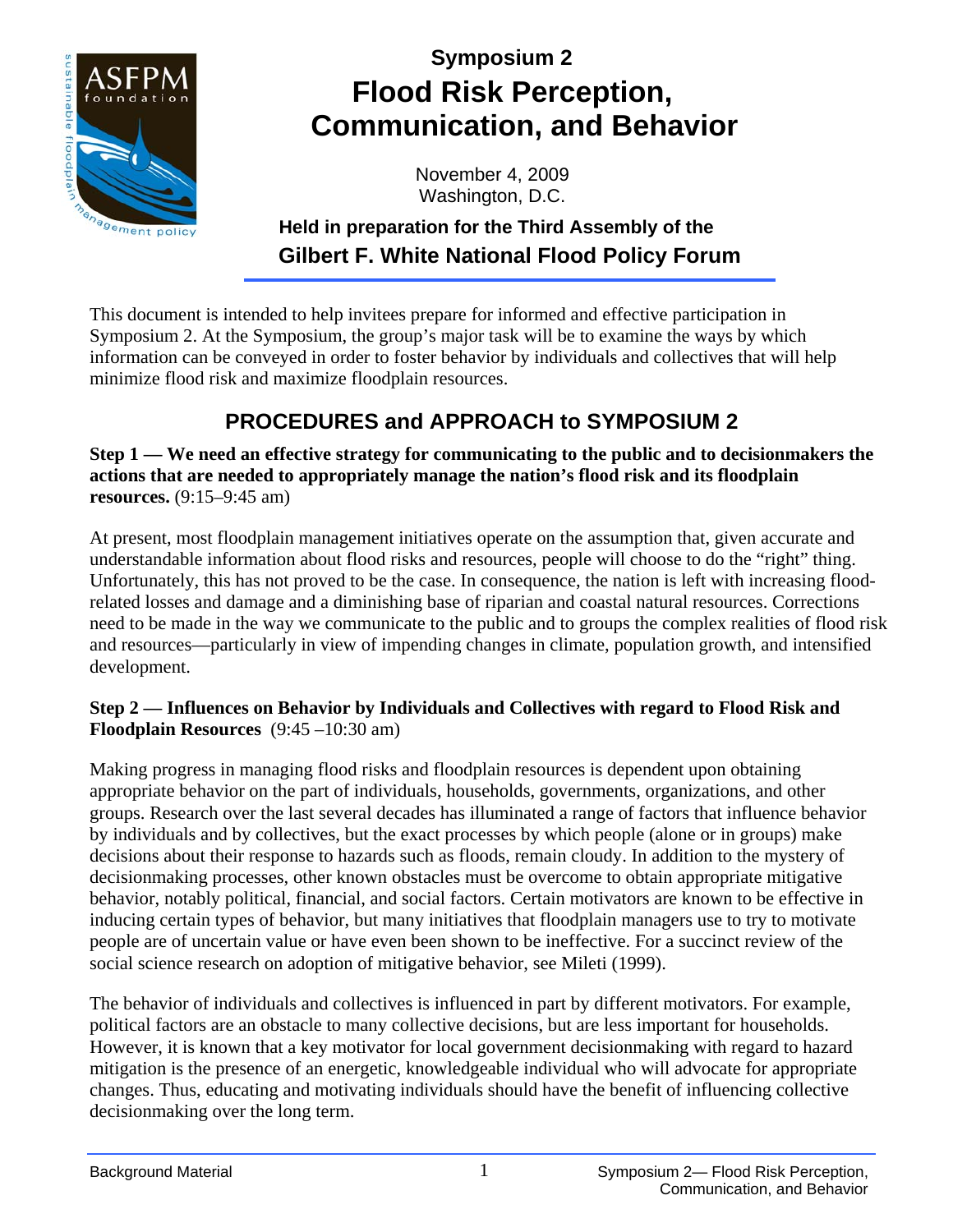During this phase of the Symposium, Dr. Dennis S. Mileti will describe a recent research project that has culminated in a recipe for motivating household preparedness for flood disasters.

#### **Step 3 — Cross-walk of Behaviors with Desired Management Outcomes** (10:45 –11:45 am)

The matrix below will serve as a starting point for discussion during this phase of the Symposium. Across the top axis are listed the five broad outcomes that are desired from a flood risk management strategy, as agreed to at Symposium 1. The vertical axis shows some possible actions (or "behaviors") by individuals, households, organizations, and governments that should bring about, at least in part, the desired outcomes. Note that the behavior of "collectives" in this context means primarily decisionmaking and applies to Congress and legislatures, local governments, executive leadership (public and private), program staff, nongovernmental organizations and stakeholder groups, etc.. The question to be considered is, "What behaviors/actions by individuals, households, organizations, and governments, will bring about the outcomes we hope to generate through effective 'flood risk management?'" In small groups, participants will list additional behaviors not shown here and then assess how well each of the behaviors contributes to each of the desired outcomes.

|                                                                                                       |                                                                                                           |                                                                                   |                                                                                           | <b>DESIRED MANAGEMENT OUTCOMES (from Symposium 1)</b>                                                                                              |                                              |                                  |
|-------------------------------------------------------------------------------------------------------|-----------------------------------------------------------------------------------------------------------|-----------------------------------------------------------------------------------|-------------------------------------------------------------------------------------------|----------------------------------------------------------------------------------------------------------------------------------------------------|----------------------------------------------|----------------------------------|
| <b>DESIRED BEHAVIOR BY</b><br><b>INDIVIDUALS (I) &amp; COLLECTIVES (C)</b><br>(add to list as needed) | economic disruption, other)<br>(fewer deaths & injuries,<br>Minimal harm to Society<br>minimal social and | damage/loss to<br>environment<br>Minimal<br>built<br>Proposed<br>develop-<br>ment | infrastructure,<br>commercial,<br>(residential,<br>other)<br>develop-<br>Existing<br>ment | Protection and restoration of<br>recreation,<br>natural floodplain functions<br>and resources (habitat,<br>filtration, buffers,<br>piomass, other) | Resilient households,<br>communities, nation | Proper apportionment of<br>costs |
| Buy and keep flood insurance (I)                                                                      |                                                                                                           |                                                                                   |                                                                                           |                                                                                                                                                    |                                              |                                  |
| Use setbacks from waterways, levees, etc. (C)                                                         |                                                                                                           |                                                                                   |                                                                                           |                                                                                                                                                    |                                              |                                  |
| Prepare household for flood disaster (I)                                                              |                                                                                                           |                                                                                   |                                                                                           |                                                                                                                                                    |                                              |                                  |
| Preserve floodplain open space (parks,<br>conservation easements, etc.) (C)                           |                                                                                                           |                                                                                   |                                                                                           |                                                                                                                                                    |                                              |                                  |
| Adopt & enforce building codes (C)                                                                    |                                                                                                           |                                                                                   |                                                                                           |                                                                                                                                                    |                                              |                                  |
| Operate & maintain dams & levees (C)                                                                  |                                                                                                           |                                                                                   |                                                                                           |                                                                                                                                                    |                                              |                                  |
| Restore natural floodplains & coasts (C)                                                              |                                                                                                           |                                                                                   |                                                                                           |                                                                                                                                                    |                                              |                                  |
| Strategic retreat from coasts (C)                                                                     |                                                                                                           |                                                                                   |                                                                                           |                                                                                                                                                    |                                              |                                  |
| Retrofit / floodproof house, business (I)                                                             |                                                                                                           |                                                                                   |                                                                                           |                                                                                                                                                    |                                              |                                  |
| Respond to warnings (I)                                                                               |                                                                                                           |                                                                                   |                                                                                           |                                                                                                                                                    |                                              |                                  |
| Keep critical facilities out of hazard area (C)                                                       |                                                                                                           |                                                                                   |                                                                                           |                                                                                                                                                    |                                              |                                  |
| Being informed about risks and resources (I,C)                                                        |                                                                                                           |                                                                                   |                                                                                           |                                                                                                                                                    |                                              |                                  |
| <b>Others</b>                                                                                         |                                                                                                           |                                                                                   |                                                                                           |                                                                                                                                                    |                                              |                                  |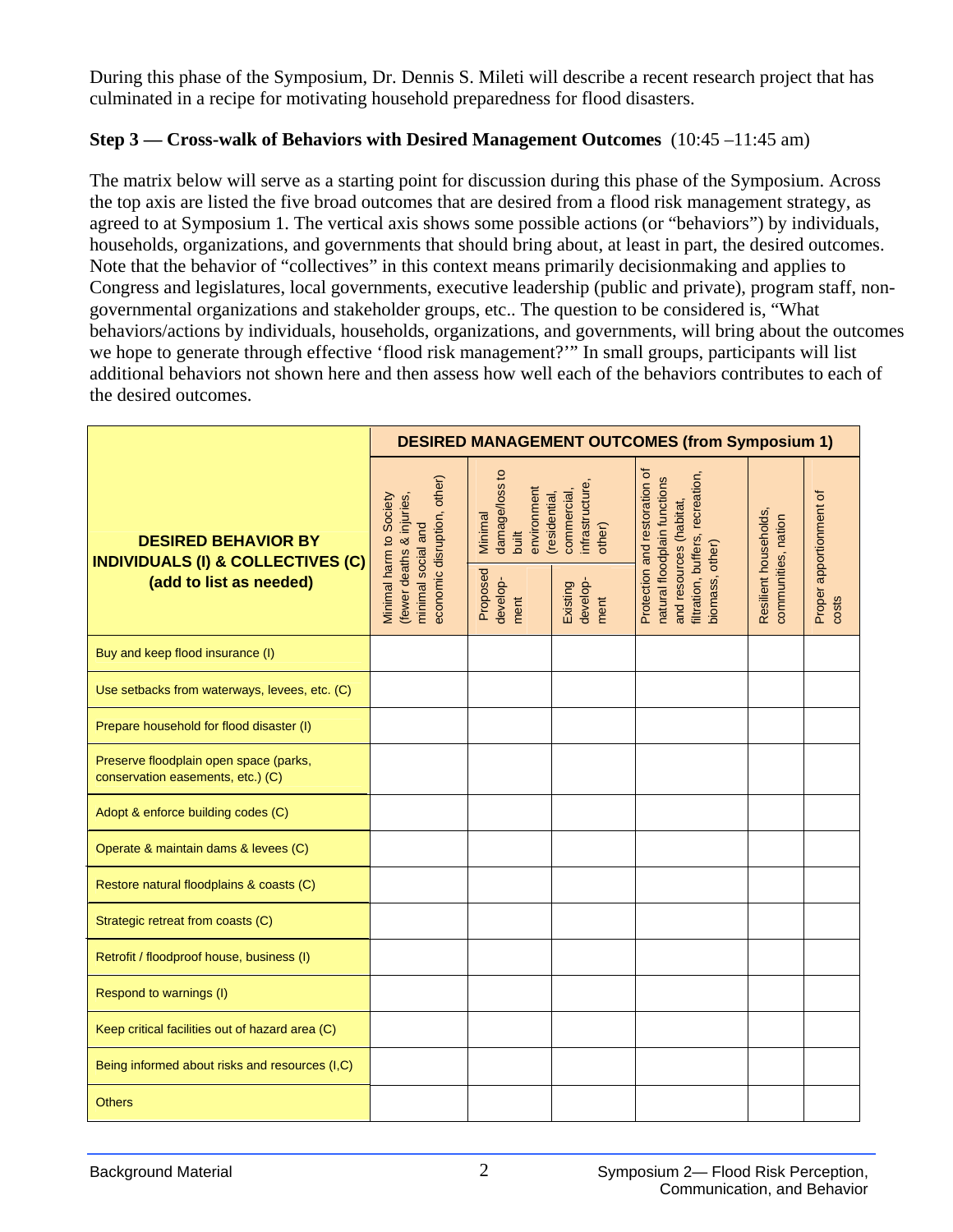#### **Step 4 — Crosswalk of Methods to Influence Behavior** (12:30 – 2:00)

The ways by which floodplain managers seek to influence behavior toward flood risks and floodplain resources can be thought of as falling into five broad categories.

- **Information & Education** (messages to bring understanding and awareness) Examples: flood maps, handbooks, etc.
- **Persuasion & Marketing** (messages to induce specific behavior) Examples: Turn Around, Don't Drown; FloodSmart, etc.
- **Incentives & Disincentives** (financial rewards, technical assistance, funding, recognition) Examples: mitigation grants, Community Rating System, conservation easements, etc.
- **Standards** (guides for degrees of safety or quality) Examples: 100-year flood, freeboard, "clean" water, "no net loss of wetlands," etc.
- **Mandates** (laws or rules requiring or prohibiting behavior, with penalties attached) Examples: Coastal Barrier Resources Act, mandatory purchase requirement, etc.

In a second breakout session participants will work to assess existing/recent programs or activities that send messages about risk and/or resources in anticipation of motivating desired behaviors. The matrix on the next page will serve as a starting point. Across the top are displayed the same desired behaviors that were listed and analyzed in the morning breakout session. The vertical axis lists a few examples of existing programs and activities that are intended to motivate behavior in some way (grouped roughly according to the five categories listed above). The small groups will provide a qualitative assessment of whether these activities/campaigns are "effective," "ineffective," or "unknown" in terms of bringing about the desired behavior.

#### **Step 5 — Recommendations** (2:15–4:15 pm)

In the final stage of the Symposium, participants will return to the plenary group to report on the smallgroup discussions, consolidate comments, and formulate of recommendations. The group will consider such questions as

- Which behaviors by individuals and collectives are priorities for effective management of flood risks and floodplain resources?
- Are the techniques we are using to motive those behaviors effective?
- What other communication strategies could bring about desired actions and attitudes?

### **References**

Mileti, Dennis S., 1999. *Disasters by Design: A Reassessment of Natural Hazards in the United States*. Washington, D.C.: The Joseph Henry Press.